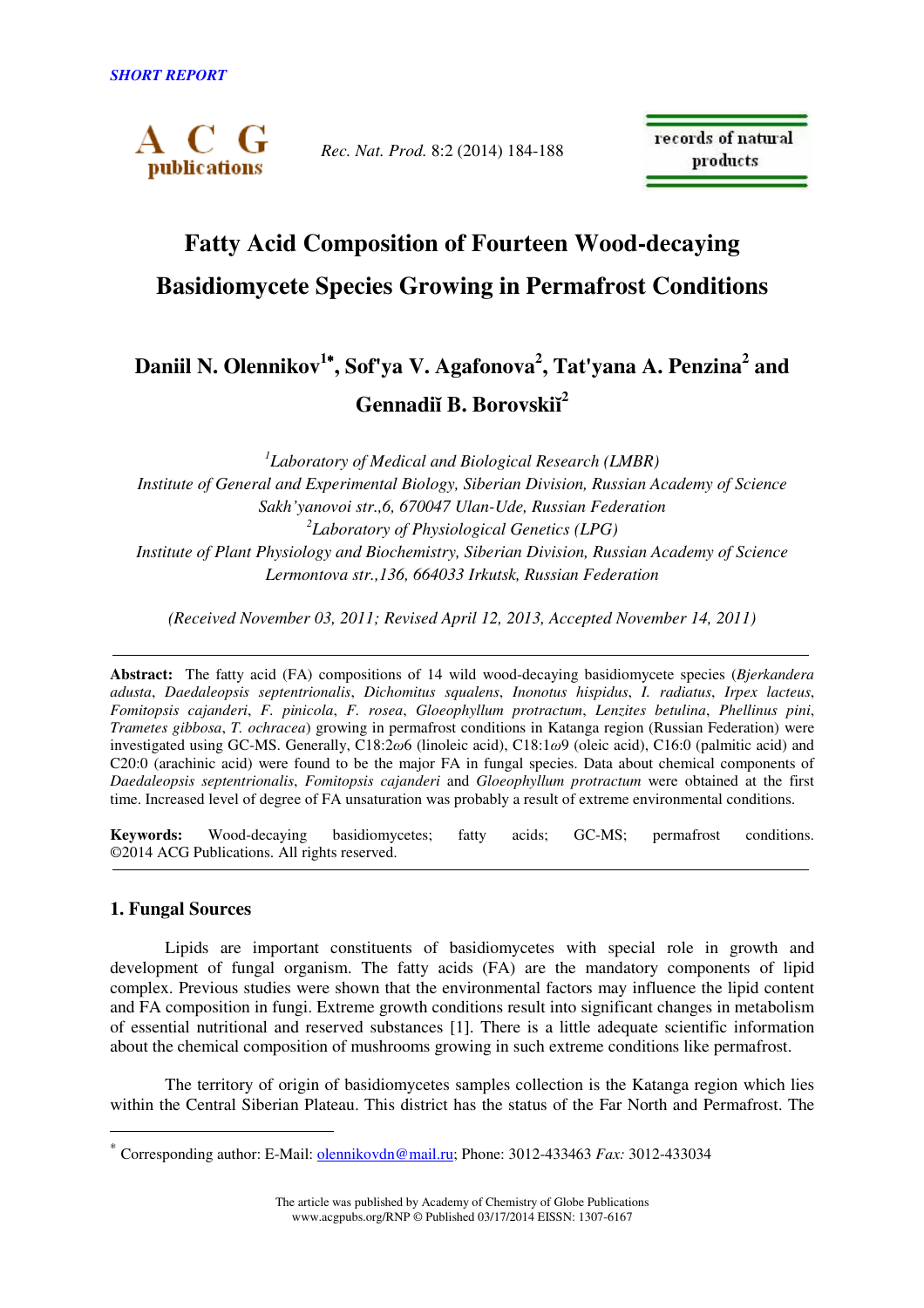climate is continental with the temperature reaching -60 °C in winter (from November to April). Snow falls in September and snowbreak observed in May. The basidiomycete species were collected from the area of Erbogachyon village (Katanga district, Irkutsk region, Russian Federation, 61°31′71″ N, 107°94′75″ E) during the 14<sup>th</sup> Summer IPPB North Expedition (15.VII.2009–3.VIII.2009). Species names, family names, collection time and herbarium numbers are as follows (sample number): *Bjerkandera adusta* (Willd.) P. Karst., *Meruliaceae,* 28.VII.2009, HIPPB-B-12224 (01); *Daedaleopsis septentrionalis* (P. Karst.) Niemelä., *Polyporaceae,* 21.VII.2009, HIPPB-B-12225 (02); *Dichomitus squalens* (P. Karst.) D.A. Reid, *Polyporaceae,* 27.VII.2009, HIPPB-B-12226 (03); *Inonotus hispidus*  (Bull.) P. Karst., *Hymenochaetaceae,* 28.VII.2009, HIPPB-B-12227 (04); *Inonotus radiatus*  (Sowerby) P. Karst., *Hymenochaetaceae,* 30.VII.2009, HIPPB-B-12228 (05); *Irpex lacteus* (Fr.) Fr., *Phanerochaetaceae,* 25.VII.2009, HIPPB-B-12229 (06); *Fomitopsis cajanderi* (P. Karst.) Kotl. & Pouzar, *Fomitopsidaceae,* 28.VII.2009, HIPPB-B-12230 (07); *Fomitopsis pinicola* (Sw.) P. Karst., *Fomitopsidaceae,* 26.VII.2009, HIPPB-B-12231 (08); *Fomitopsis rosea* (Alb. & Schwein.) P. Karst., *Fomitopsidaceae,* 26.VII.2009, HIPPB-B-12232 (09); *Gloeophyllum protractum* (Fr.) Imazeki, *Gloeophyllaceae,* 20.VII.2009, HIPPB-B-12233 (10); *Lenzites betulina* (L.) Fr., *Polyporaceae,* 25.VII.2009, HIPPB-B-12234 (11); *Phellinus pini* (Brot.) A. Ames, *Hymenochaetaceae,* 26.VII.2009, HIPPB-B-12235 (12); *Trametes gibbosa* (Pers.) Fr., *Polyporaceae,* 22.VII.2009, HIPPB-B-12236 (13); *Trametes ochracea* (Pers.) Gilb. & Ryvarden, *Polyporaceae,* 26.VII.2009, HIPPB-B-12236 (14). The basidiomycete species were identified by one of the authors (T.A. Penzina) with the aid of the works of [2, 3]. The voucher specimens were deposited at the Herbarium of the Siberian Institute of Plant Physiology and Biochemistry (IRK).

#### **2. Previous Studies**

Previous investigations led to isolation of simple phenols [2], halogenated phenols [3], ergosterol [4], alkylitaconic acids and esters, squalene, triglycerides [5], essential oil [6] from *Bjerkandera adusta*, organic acids [7], simple phenols [8], diketopiperazines, nucleosides [9], sesquiterpenes [11] from *Dichomitus squalens*, styrylpyrones, phenolic acids [13] from *Inonotus hispidus*, triterpenes [14] from *I. radiatus*, alkylfuranes, methyl 3-*p*-anisoloxypropionate [15], polysaccharides [16] from *Irpex lacteus*, phenolic acids [17], triterpenes [18], polysaccharides [19], essential oil [20] from *Fomitopsis pinicola*, triterpenes [21] from *F. rosea*, benzoquinones [22], pyranones [23], triterpenes [24], polysaccharides [25] from *Lenzites betulina*, polysaccharides [26], styrylpyrones [27], ceramides [28], simple phenols [29] from *Phellinus pini*, polysaccharides [30] from *Trametes gibbosa* and organic acids [31] from *T. ochracea*. There are no scientific data about chemical components of *Daedaleopsis septentrionalis*, *Fomitopsis cajanderi* and *Gloeophyllum protractum,* as well as data about fatty acid composition of all mentioned basidiomycete species.

#### **3. Present Study**

The basidiomycete fruit bodies were dried and stored in the laboratory at  $18-20$  °C throughout the extraction work. The total lipids extraction of the dried and powdered fruit bodies (5 g) of each fungal species was carried out at 70 °C for 10 h by Soxhlet extractor, using mixture of chloroform and methanol (2:1) as a solvent. The solvent was evaporated by a rotary evaporator to give total lipid fraction. The yields of oil fraction are given in Table 1. The fatty acids in all the lipids were esterified into methyl esters (FAMEs) by saponification with 0.5 N methanolic NaOH and transesterified with 14% BF<sub>3</sub> (v/v) in methanol [32].

The FAMEs were analyzed on an Hewlett Packard 6890N model gas chromatograph, equipped with HP-GC mass selective detector (5973B MSD) and fitted to a HP-Innowax capillary column (30 m×0.25 mm×0.50 µm). The instrumental settings were as follows: initial temperature, 40 °C; initial time, 2 min; rate, 2 °C/min; final temperature, 300 °C, final time, 45 min; injection port, 180 °C; carrier gas, He; flow rate, 25.0 mL/min. The MS detector operated at 150 °C; ionization energy, 70 eV. The scan range, 30 to 700 *m/z* at 1 scan per sec. Solvent delay, 9 min. FAMEs were identified using mass spectral libraries search (Wiley  $7<sup>th</sup>$ , and NIST-98). Each reported result was given as the average value of three GC analyses.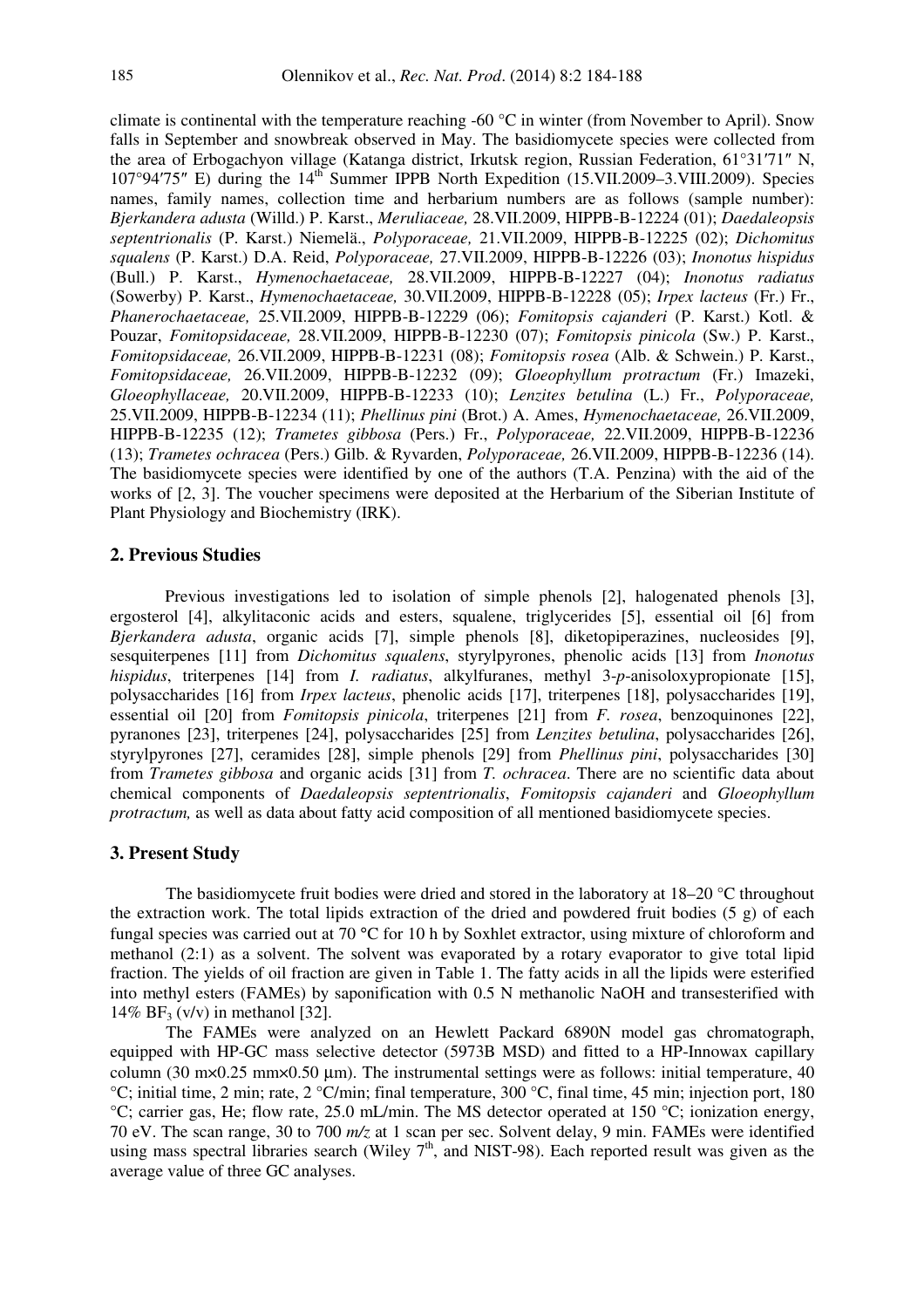As a result of present study the data about the fatty acid compositions of 14 basidiomycetes species growing in permafrost conditions were obtained. The oil contents were from 0.45% (*Gloeophyllum protractum*) to 2.10% (*Bjerkandera adusta*). The fatty acid compositions of the investigated fungal species are presented in Table 1.

**Table 1.** Fatty acid composition and oil yield of fourteen wood-decaying basidiomycete species growing in permafrost conditions.<sup>a,b</sup>

| Fatty acids                              | Species number $\sqrt{c}$ |                          |                          |                          |                          |                          |                          |                          |                          |                          |                          |                          |                          |               |
|------------------------------------------|---------------------------|--------------------------|--------------------------|--------------------------|--------------------------|--------------------------|--------------------------|--------------------------|--------------------------|--------------------------|--------------------------|--------------------------|--------------------------|---------------|
|                                          | 01                        | 02                       | 03                       | 04                       | 05                       | 06                       | 07                       | 08                       | 09                       | 10                       | 11                       | 12                       | 13                       | 14            |
| C12:0                                    | 0.7                       | 0.3                      | $\blacksquare$           | 0.4                      | $\blacksquare$           | 0.1                      | $\blacksquare$           | 0.2                      | 0.1                      | 0.5                      | 0.2                      | 0.1                      | $\overline{\phantom{a}}$ | 0.9           |
| C14:0                                    | 0.8                       | 0.8                      | 0.9                      | 1.5                      | 0.4                      | 0.3                      | 0.6                      | 0.9                      | 0.3                      | 0.8                      | 1.0                      | 0.8                      | 0.3                      |               |
| C15:0                                    | 0.2                       | 1.0                      | 1.2                      | 6.4                      | 1.4                      | 1.3                      | 3.0                      | 0.8                      | 0.5                      | 0.5                      | 0.8                      | 0.6                      | 1.0                      | 0.5           |
| C16:0                                    | 9.4                       | 18.3                     | 26.5                     | 1.8                      | 11.9                     | 17.6                     | 27.1                     | 16.6                     | 15.1                     | 14.0                     | 14.4                     | 19.2                     | 12.3                     | 12.4          |
| C17:0                                    | 0.4                       | 0.6                      | 0.5                      | 0.6                      | 0.5                      | 0.8                      | 0.3                      | 0.3                      | 0.3                      | 0.5                      | 0.5                      | 0.5                      | 0.4                      | 0.9           |
| C18:0                                    | 11.4                      | 5.7                      | 9.5                      | 1.5                      | 3.3                      | 4.0                      | 5.9                      | 4.6                      | 7.0                      | 6.2                      | 6.3                      | 6.1                      | 3.3                      | 4.5           |
| C20:0                                    | 18.2                      | 1.7                      | 0.7                      | 47.9                     | 0.6                      | 0.6                      | $\overline{\phantom{a}}$ | 18.4                     | 15.0                     | 12.0                     | 8.0                      | 2.4                      | 19.6                     | 14.1          |
| C21:0                                    | $\overline{\phantom{a}}$  | $\overline{\phantom{m}}$ |                          | 1.5                      | 0.4                      | $\overline{\phantom{a}}$ | $\qquad \qquad -$        | $\overline{\phantom{a}}$ | $\overline{a}$           | $\overline{\phantom{a}}$ | $\overline{\phantom{a}}$ | $\overline{\phantom{a}}$ | 0.3                      |               |
| C22:0                                    | 3.2                       | 3.1                      | 1.0                      | 0.3                      | 1.6                      | 1.5                      | $\overline{\phantom{a}}$ | 0.1                      | 5.0                      | 6.1                      | 6.3                      | 4.1                      | 1.3                      | 4.2           |
| C23:0                                    | 3.0                       | 2.2                      | $\overline{\phantom{a}}$ | 0.3                      | 1.0                      | 2.1                      | $\overline{\phantom{a}}$ | 2.3                      | 1.1                      | 1.0                      | 0.3                      | 2.0                      | 0.4                      | 8.0           |
| C24:0                                    | 4.2                       | 3.7                      | $\blacksquare$           | 0.1                      | $\overline{\phantom{a}}$ |                          | $\overline{\phantom{a}}$ | 0.9                      | 7.3                      | 5.2                      | 4.0                      | 5.3                      | $\overline{\phantom{a}}$ | 5.0           |
| C25:0                                    | $\blacksquare$            | 1.9                      |                          | $\overline{\phantom{0}}$ | $\overline{\phantom{0}}$ | 0.9                      | $\overline{\phantom{a}}$ | 1.8                      | 1.0                      | 1.0                      | 1.0                      | 1.2                      | $\overline{\phantom{a}}$ | 3.0           |
| C <sub>16:1</sub> $\omega$ <sub>5</sub>  | $\overline{\phantom{a}}$  | $\overline{\phantom{a}}$ |                          | 0.3                      | 1.2                      | $\overline{\phantom{a}}$ |                          | $\overline{\phantom{a}}$ | $\overline{\phantom{a}}$ | $\sim$                   | $\overline{\phantom{a}}$ | $\overline{a}$           | 1.3                      |               |
| C <sub>16:1</sub> $\omega$ <sup>7</sup>  | 0.3                       | 0.8                      | 2.6                      | 4.5                      | 1.9                      | 0.6                      | $\overline{\phantom{a}}$ | 0.5                      | 0.8                      | 0.8                      | 0.9                      | 0.7                      | 1.8                      | 0.2           |
| C <sub>18:1</sub> $\omega$ <sup>7</sup>  | 7.0                       | 1.6                      |                          | $\overline{\phantom{a}}$ | $\blacksquare$           | 0.6                      | 1.9                      | 4.1                      | 5.4                      | 4.4                      | 2.2                      | 0.3                      | $\blacksquare$           | 5.3           |
| C <sub>18:1</sub> $\omega$ <sup>9</sup>  | 12.5                      | 14.7                     | 14.7                     | 27.9                     | 39.6                     | 19.3                     | 2.0                      | 12.1                     | 8.1                      | 14.6                     | 18.7                     | 14.4                     | 28.1                     | 14.3          |
| C <sub>20:1</sub> $\omega$ <sub>11</sub> | $\overline{\phantom{a}}$  |                          | 0.6                      | 1.6                      | 0.5                      | $\overline{\phantom{0}}$ |                          |                          |                          |                          |                          |                          | 9.3                      | $\frac{1}{2}$ |
| C22:1 $\omega$ 11                        |                           |                          |                          | 0.2                      | 0.4                      | 0.6                      |                          |                          |                          |                          |                          |                          | 0.5                      |               |
| C <sub>18:2</sub> $\omega$ <sup>6</sup>  | 28.2                      | 41.7                     | 41.6                     | 3.2                      | 35.2                     | 47.3                     | 59.1                     | 36.3                     | 33.0                     | 32.2                     | 34.1                     | 41.9                     | 19.7                     | 26.2          |
| $\Sigma$ SFA                             | 51.5                      | 39.3                     | 40.3                     | 62.3                     | 21.1                     | 29.2                     | 36.9                     | 46.9                     | 52.7                     | 47.8                     | 42.8                     | 42.3                     | 38.9                     | 53.5          |
| $\Sigma$ UFA                             | 48.0                      | 58.8                     | 59.5                     | 37.7                     | 78.8                     | 68.4                     | 63.0                     | 53.0                     | 47.3                     | 52.0                     | 55.9                     | 57.3                     | 60.7                     | 46.0          |
| Oil yield <sup>d</sup>                   | 2.10                      | 0.85                     | 0.72                     | 1.02                     | 0.98                     | 0.69                     | 0.60                     | 1.50                     | 0.21                     | 0.45                     | 0.98                     | 1.02                     | 0.80                     | 1.40          |

<sup>a</sup> Percentage of total fatty acids. <sup>b</sup> Average of three analyses. <sup>c</sup> Specified in Fungal Sources Section. <sup>d</sup> g / 100 g of dry fruit body.

Total content of saturated fatty acids (SFA) was from 21.1% (*Inonotus radiatus*) to 62.3% (*I. hispidus*). The predominant SFA components were C16:0 (palmitic acid) and C20:0 (arachinic acid). Total content of unsaturated fatty acids (UFA) was from 37.7% (*Inonotus hispidus*) to 78.8% (*I. radiatus*) and the major compounds were C18:2ω6 (linoleic acid) and C18:1ω9 (oleic acid). The presence of both compounds was detected in all investigated species. Moreover, the  $C18:2\omega$ 6 was the prevailing component of fatty acid complex for 11 species. It is known that the characteristic biochemical feature of the lipid complexes of basidial fungi is the predominance of C18:2 (>20%),  $C18:1$  (>10%) and  $C16:0$  (>10%) [33]. The results suggest that close FA compositions was observed for most investigated species except *Inonotus hispidus* which accumulate SFA (62.3%) and arachinic acid as a dominant (47.9%).

The process of biochemical adaptation of the fungal lipid complex to stress environmental conditions is based on changing of desaturation degree of FA [34]. Usually cold temperature result to increasing of UFA, especially C18-UFA (C18:1 $\omega$ 9, C18:2 $\omega$ 6) as a main markers of cold stress [35]. The maximum UFA contents were observed for *Inonotus radiatus* (78.8%), *Irpex lacteus* (68.4%) and *Fomitopsis cajanderi* (63.0%) that demonstrates their best adaptive capacity. Influence of extreme conditions of growth leads to a number of changes in FA profiles. A prevailing sign is relative domination of unsaturated compounds that is a consequence of an adverse environment. The given assumption is confirmed by such indicators of stress as the degree of unsaturation.

Moreover high content of C18:1ω9, C18:2ω6, C16:0 which are effective inhibitors of saprophytic nematodes [36] allow recommending some of investigated wood-decaying fungal species growing in permafrost conditions as promising repellant and nematicidal agents.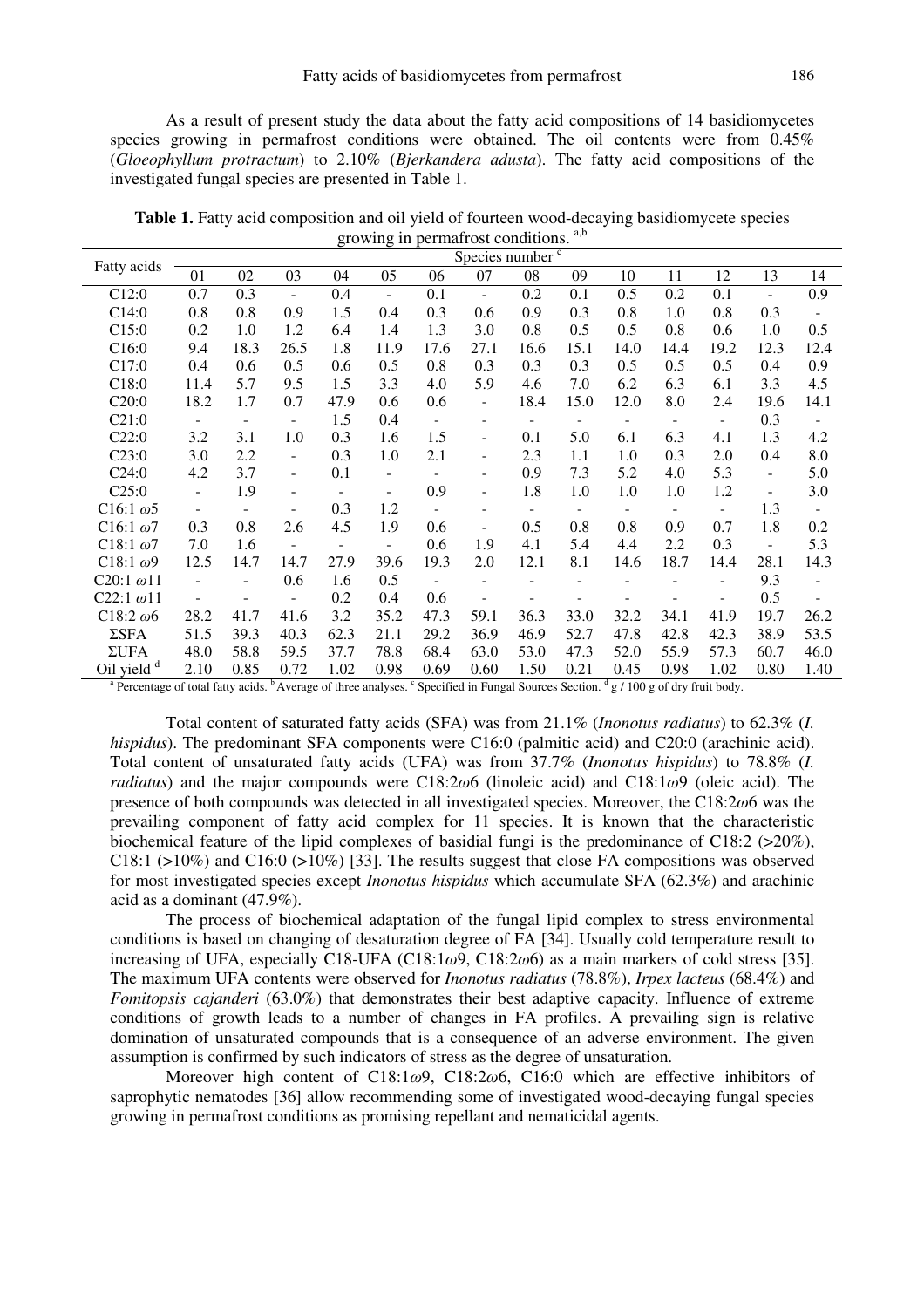#### **Acknowledgments**

The authors acknowledge the financial support provided by the Russian Foundation of Fundamental Research (RFFR) under Project R-Sibir'-A 08-04-98045 and the Presidium of the Siberian Division of the Russian Academy of Science under Project VI.51.1.11.

### **References**

- [1] D. M. Lösel (1988). Fungal lipids, In: Microbial lipids, *eds*: C. Ratledge and S. G. Wilkinson, Academic Press, New York, USA, pp. 699-805.
- [2] M.A. Bondartseva, E.Kh. Parmasto (1986). Field guide of fungi of USSR, Nauka, Leningrad, USSR, 192 p. (in Russian).
- [3] M.A. Bondartseva (1998). Field guide of fungi of Russia, Nauka, Novosibirsk, Russia, 391 p. (in Russian).
- [4] C. Lapadatescu and P. Bonnarme (1999). Production of aryl metabolites in solid-state fermentations of the white-rot fungus *Bjerkandera adusta*, *Biotechnol. Lett*. **21**, 763-769.
- [5] H. J. Swarts, F. J. M. Verhagen, J. A. Field and J. B. P. A. Wijnberg (1996). Novel chlorometabolites produced by *Bjerkandera* species, *Phytochemistry.* **42**, 1699-1701.
- [6] M. Barajas-Aceves, M. Hassan, R. Tinoco and R. Vazquez-Duhalt (2002). Effect of pollutants on the ergosterol content as indicator of fungal biomass, *J. Microbiol. Met.* **50**, 227-236.
- [7] A. Gutiérrez, J. C. del Río, M. J. Martínez-Íňigo, M. J. Martínez and Á. T. Martínez (2002). Production of new unsaturated lipids during wood decay by ligninolytic Basidiomycetes, *Appl. Environ. Microbiol*. **68**, 1344-1350.
- [8] F. C. Ziegenbein, W. A. König and H.-P. Hanssen (2010). Volatile metabolites from the woodinhabiting fungi *Bjerkandera adusta*, *Ganoderma applanatum*, and *Stereum hirsutum*, *J. Ess. Oil Res.* **22**, 116-118.
- [9] M. Mäkelä, S. Galkin, A. Hatakka and T. Lundell (2002). Production of organic acids and oxalate decarboxylase in lignin-degrading white rot fungi, *Enzyme Microbiol. Technol*. **30**, 542-549.
- [10] C. Lapadatescu, G. Feron, C. Vergoignan, A. Djian, A. Durand and P. Bonnarme (1997). Influence of cell immobilization on the production of benzaldehyde and benzyl alcohol by the white-rot fungi *Bjerkandera adusta*, *Ischnoderma benzoinum* and *Dichomitus squalens*, *Appl. Microbiol. Biotechnol*. **47**, 708-714.
- [11] H.-H. Xie, Y. Dan and X.-Y. Wei (2008). Diketopiperazines and nucleosides from mycelial cultures of *Dichomitus squalens*, *Chin. J. Nat. Med*. **6**, 395-398.
- [12] H.-H. Xie, X.-Y. Xu, Y. Dan and X.-Y. Wei (2011). Novel sesquiterpenes from the mycelial cultures of *Dichomitus squalens*, *Helv. Chim. Acta* **94**, 868-874.
- [13] L.-F. Zan, J.-C. Qin, Y.-M. Zhang, Y.-H. Yao, H.-Y. Bao and X. Li (2011). Antioxidant hispidin derivatives from medicinal mushroom *Inonotus hispidus*, *Chem. Pharm. Bull*. **59**, 770-772.
- [14] K. Kahlos, R. Hiltunen and L. Kangas (1989). Antitumour activity of some extracts and compounds from *Inonotus radiatus*, *Fitoterapia.* **60**, 166-168.
- [15] M. Hayashi, K. Wada and K. Munakata (1981). New nematicidal metabolites from a fungus, *Irpex lacteus*, *Agric. Biol. Chem.* **45**, 1527-1529.
- [16] N. Zhang , Y. Liu, J.-H. Lu, J. Wang , S. Yang , N. Zhang , Q.-F. Meng and L.-R. Teng (2012). Isolation, purification and bioactivities of polysaccharides from *Irpex lacteus*, *Chem. Res. Chin. Univ.* **28**, 249-254.
- [17] K. Sułkowska-Ziaja, B. Muszyńska, P. Motyl, P. Pasko and H. Ekiert (2012). Phenolic compounds and antioxidant activity in some species of polyporoid mushrooms from Poland, *Int. J. Med. Mushrooms.* **14**, 385-393.
- [18] X.-T. Liu, A. L. Winkler, W. R. Schwan, T. J. Volk, M. Rott and A. Monte (2010). Antibacterial compounds from mushrooms II: Lanostane triterpenoids and an ergostane steroid with activity against bacillus cereus isolated from *Fomitopsis pinicola*, *Planta Med*. **76**, 464-466.
- [19] J.-J. Cheng, C.-Y. Lin, H.-S. Lur, H.-P. Chen and M.-K. Lu (2008). Properties and biological functions of polysaccharides and ethanolic extracts isolated from medicinal fungus, *Fomitopsis pinicola*, *Progr. Biochem.* **43**, 829-834.
- [20] J. Rösecke, M. Pietsch and W. A. König (2000). Volatile constituents of wood-rotting basidiomycetes, *Phytochemistry.* **54**, 747-750.
- [21] M. Popova, B. Trusheva, M. Gyosheva, I. Tsvetkova and V. Bankova (2009). Antibacterial triterpenes from the threatened wood-decay fungus *Fomitopsis rosea*, *Fitoterapia.* **80**, 263-266.